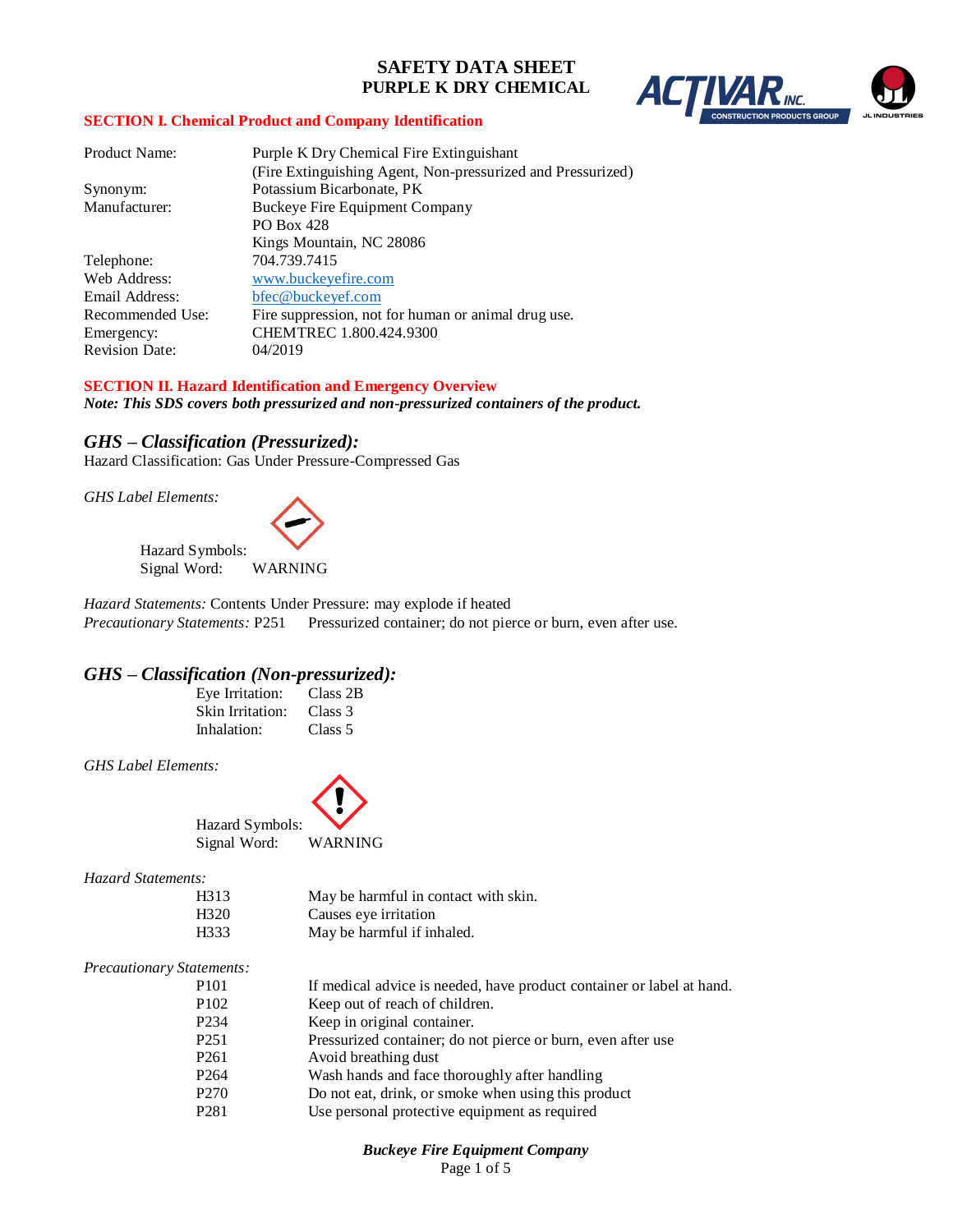| P <sub>2</sub> 85 | In case of inadequate ventilation, wear respiratory protection                                     |
|-------------------|----------------------------------------------------------------------------------------------------|
| P301+322          | If swallowed, drink 2-3 glasses of water.                                                          |
| $P302+352$        | If on skin, wash with soap and water                                                               |
| $P304+313+341$    | If inhaled, and if distress occurs, remove victim to fresh air and keep at rest in a position      |
|                   | comfortable for breathing. Seek medical advice/attention.                                          |
|                   | P305+351+338 If in eyes, rinse cautiously with water for several minutes. Remove contact lenses if |
|                   | present and easy to do, and continue to rinse.                                                     |
| $P337+313$        | If eye irritation persists, get medical advice/attention.                                          |
| $P401+402+403$    | Store in original container in a dry, well ventilated place.                                       |

## **SECTION III. Composition/Information on Ingredients**

This product is a mixture.

| Chemical Name                  | Weight $\%^*$ | $CAS \#$   |
|--------------------------------|---------------|------------|
| Potassium Bicarbonate          | 93            | $298-14-6$ |
| (Potassium Hydrogen Carbonate) |               |            |
| Barium Sulfate                 | 1.5           | 7727-43-7  |
| Mica                           | 4             | 12001-26-2 |
| (Potassium Aluminum Silicate)  |               |            |
| Silicone                       | 0.5           | 63148-57-2 |
| (Methylhydrogen siloxane)      |               |            |
| Pigment                        | < 0.1         | 6358-30-1  |
|                                |               |            |

Note: Pressurized product uses nitrogen as the expellant 7727-37-9

\* % is rounded to the nearest appropriate number. Values are not to be considered product specifications

## **SECTION IV. First Aid Measures**

*Eye Exposure*- Flush eyes with water until pain-free. If irritation develops or persists, seek medical attention.

*Skin Exposure*- Wash with plenty of soap and water. If irritation develops or persists, seek medical attention.

*Inhalation*- Move victim to fresh air. If irritation develops or persists, seek medical attention.

*Ingestion*- If victim is conscious and alert, give 2-3 glasses of water to drink and induce vomiting. Prevent aspiration of swallowed product by laying victim on side with head lower than their waist. Seek medical attention. Do not leave victim unattended.

*Medical Conditions Possibly Aggravated by Exposure*- Inhalation of the product may aggravate existing chronic respiratory conditions such as asthma, emphysema, or bronchitis. Contact with the skin may aggravate an existing skin disease. Chronic overexposure may cause pneumoconiosis ("Dusty Lung" disease).

### **SECTION V. Firefighting Measures**

*Extinguishing Media:* N/A. This product is an extinguishing agent. It is nonflammable and noncombustible. *Special Firefighting Procedures:* N/A *Unusual Fire and Explosion Hazards:* This product may decompose in fire and release oxides of carbon, potassium, and nitrogen (Refer to Section X). *Sensitivity to Mechanical Impact or Static Discharge:* None

### **SECTION VI. Accidental Release Measures**

In case of accidental release, use the appropriate respiratory protection. Clean up the product using a vacuum or wet sweep and shovel to minimize the generation of dust. Bag or drum the product for disposal. If the product is used and/or contaminated, use personal protective equipment and containment means that are appropriate for the composition of the mixture. Product should be prevented from entering waterways.

> *Buckeye Fire Equipment Company* Page 2 of 5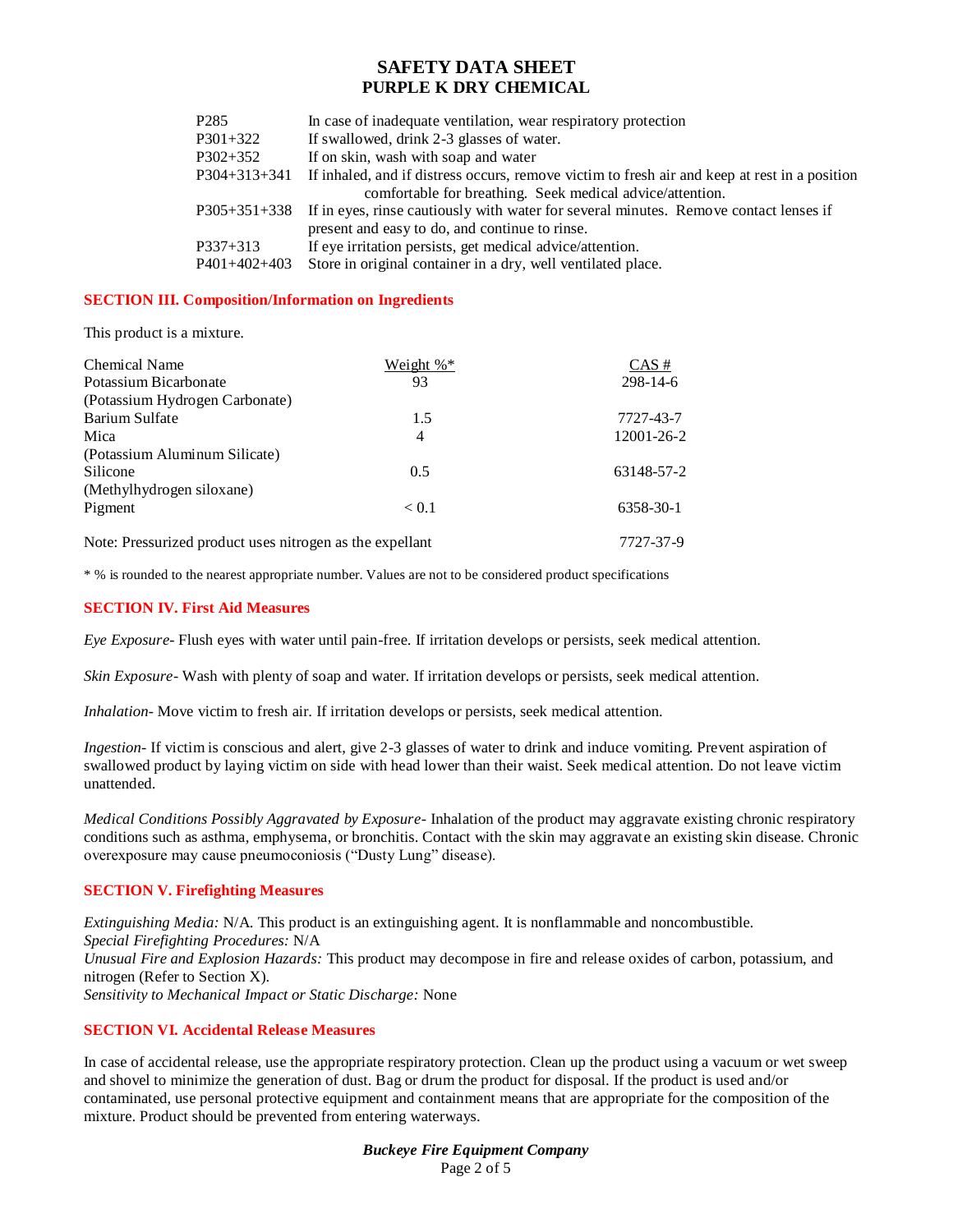#### **SECTION VII. Handling and Storage**

Avoid eye, respiratory, and skin exposure. Use the appropriate personal protective equipment when handling. Wash thoroughly after handling (Refer to Section VIII). Product should be stored in its original container or extinguisher. When the product is contained under pressure (e.g., an extinguisher), inspect the container for rust or damage that may compromise the container integrity. Do not store the product in high humidity and do not mix with other extinguishing agents, particularly ammonium phosphate based agents.

## **SECTION VIII. Exposure Controls and Personal Protection**

#### *Exposure Guidelines:*

|                       | OSHA PEL                                | <b>ACGIH TLV</b>                        |
|-----------------------|-----------------------------------------|-----------------------------------------|
| Potassium Bicarbonate | Particulates Not Otherwise Classified   | Particulates Not Otherwise Classified   |
|                       | Total Dust- $15 \text{ mg/m}^3$         | Total Dust- $10 \text{ mg/m}^3$         |
|                       | Respirable Fraction- $5 \text{ mg/m}^3$ | Respirable Fraction- $3 \text{ mg/m}^3$ |
| Barium Sulfate        | Particulates Not Otherwise Classified   | Particulates Not Otherwise Classified   |
|                       | Total Dust- $15 \text{ mg/m}^3$         | Total Dust- $10 \text{ mg/m}^3$         |
|                       | Respirable Fraction- $5 \text{ mg/m}^3$ | Respirable Fraction- $3 \text{ mg/m}^3$ |
| Mica                  | $6 \text{ mg/m}^3$                      | $3 \text{ mg/m}^3$                      |
| Silicone              | Not Regulated                           | Not Regulated                           |
| Pigment               | Not Regulated                           | Not Regulated                           |

During the use of this product on fires, exhaust gases and products of incomplete combustion are the main respiratory hazards. In the manufacture of this product, employers and employees must use their collective judgment in determining the on-the-job settings where the use of a dust mask or respirator is prudent. The need for respiratory protection is not likely for short-term use in well-ventilated areas.

*Respiratory Protection:* Use an N-95 dust mask for limited exposures and use air-purifying respirators with high efficiency particulate air filters (HEPA filters) for prolonged exposures.

*Eye Protection:* Wear chemical goggles or full-face air-purifying respirator.

*Skin Protection:* Use nitrile, latex, or similar gloves and coveralls. Good personal hygiene practices are essential. After handling the product, avoid food, tobacco products, or other means of transferring the product from hand to mouth until after thoroughly washing.

### **SECTION IX. Physical and Chemical Properties**

#### **Chemical Agent**

*Appearance and Odor:* Light purple fine powder that is odorless. *Apparent Density:* 0.88 *Solubility:* The product is coated with water repellant silicone. Not immediately soluble in water. *pH:* Approximately 9-10 for a 10% solution *Flash Point:* N/A *Flammability:* N/A *Vapor Pressure:* N/A *Boiling Point:* N/A *Explosive or Oxidizing Properties:* None

### **Expellant- Nitrogen**

*Appearance and Odor:* Colorless and odorless. *Vapor Pressure:* N/A *Specific Gravity: 0.075 lb/ft³@ 70°F as vapor Boiling Point:* -321°F *Solubility:* N/A *Explosive or Oxidizing Properties:* None *pH:* N/A *Flash Point:* Nonflammable *Flammability:* Nonflammable

*Buckeye Fire Equipment Company* Page 3 of 5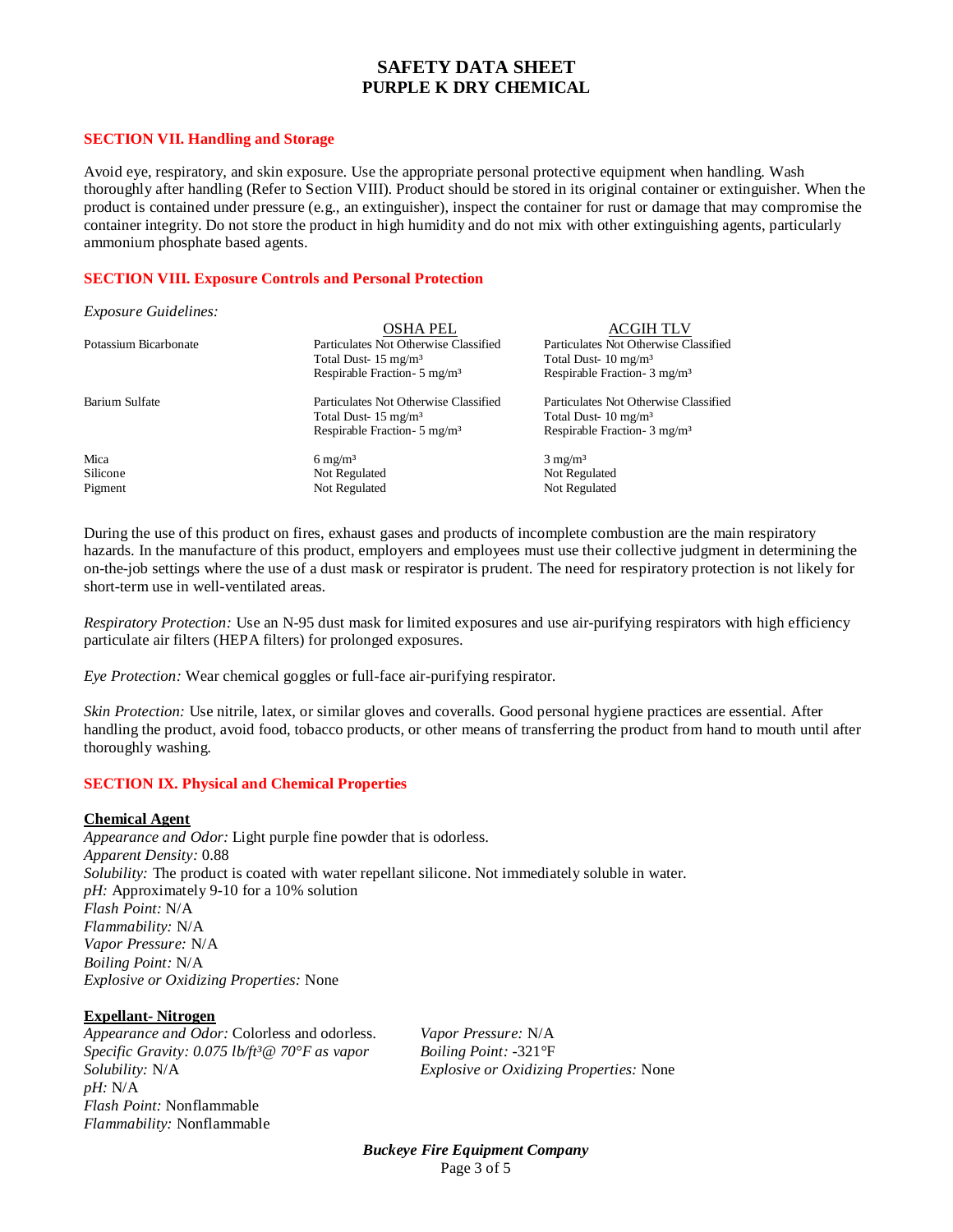## **SECTION X. Stability and Reactivity**

*Reactivity:* Pressurized containers may rupture or explode if exposed to high heat *Stability:* Stable *Incompatibles:* Ammonium phosphate, lithium, and strong acids *Decomposition Products:* This product may decompose in fire and release carbon monoxide, carbon dioxide, and oxides of potassium and nitrogen. *Hazardous Polymerization:* Will not occur *Hazardous Reactions:* None

## **SECTION XI. Toxicological Information**

*Acute Toxicity:* Potassium bicarbonate LD50 (rat): Not Known. Testing has not been conducted. This product is relatively non-toxic. Target organs in humans: respiratory system. The product is a mild irritant to eyes, mucous membranes, and skin. It may aggravate dermatitis. No indication that the product causes sensitization.

*Chronic Toxicity:* Pneumoconiosis, or "Dusty Lung" disease, may result from chronic exposure to any dust.

*Reproductive Toxicity:* This product is not known to have any reproductive effects.

Nitrogen: Simple asphyxiant. Exposure at high concentrations can cause suffocation by reducing the available oxygen.

## **SECTION XII. Ecological Information**

*Ecotoxicity:* Negative effects are unknown. Provides nutrient phosphorus to plant life. *Degradability:* Degrades rapidly in wet or humid environment. *Bioaccumulation:* Unknown extent. *Mobility in Soil:* Water-soluble. May leech in to groundwater.

## **SECTION XIII. Disposal Considerations**

This product is not a RCRA characteristically hazardous or listed hazardous waste. Dispose of according to state or local laws, which may be more restrictive than federal regulations. Be aware that product used on a fire may be altered or contaminated and thereby require different disposal considerations.

## **SECTION XIV. Transportation Information**

This product is not defined as a hazardous material under U.S. Department of Transportation 49 CFR 172, or by Transport Canada "Transportation of Dangerous Goods" regulations.

Please Note: Although this material is not considered hazardous, when contained in a stored pressure fire extinguisher pressurized with a nonflammable gas, the extinguisher itself is considered a hazardous material by the U.S. Department of Transportation (USDOT) and Transport Canada (TC). The proper shipping name shall be Fire Extinguisher and the UN Identification Number is UN 1044. The USDOT hazard class is Limited Quantity when pressurized to less than 241 psig and when shipped via highway or rail. For shipment by Air or Water consult the current IATA or IMDG Regulations respectively.

## **SECTION XV. Regulatory Information**

*International Inventory Status:* All ingredients are on the following inventories

| Country | Agency        | Country     | Agency      |
|---------|---------------|-------------|-------------|
| U.S.A.  | TSCA          | Australia   | <b>AICS</b> |
| Canada  | DSL           | Japan       | <b>MITI</b> |
| Europe  | EINECS/ELINCS | South Korea | KECL.       |

*Buckeye Fire Equipment Company* Page 4 of 5